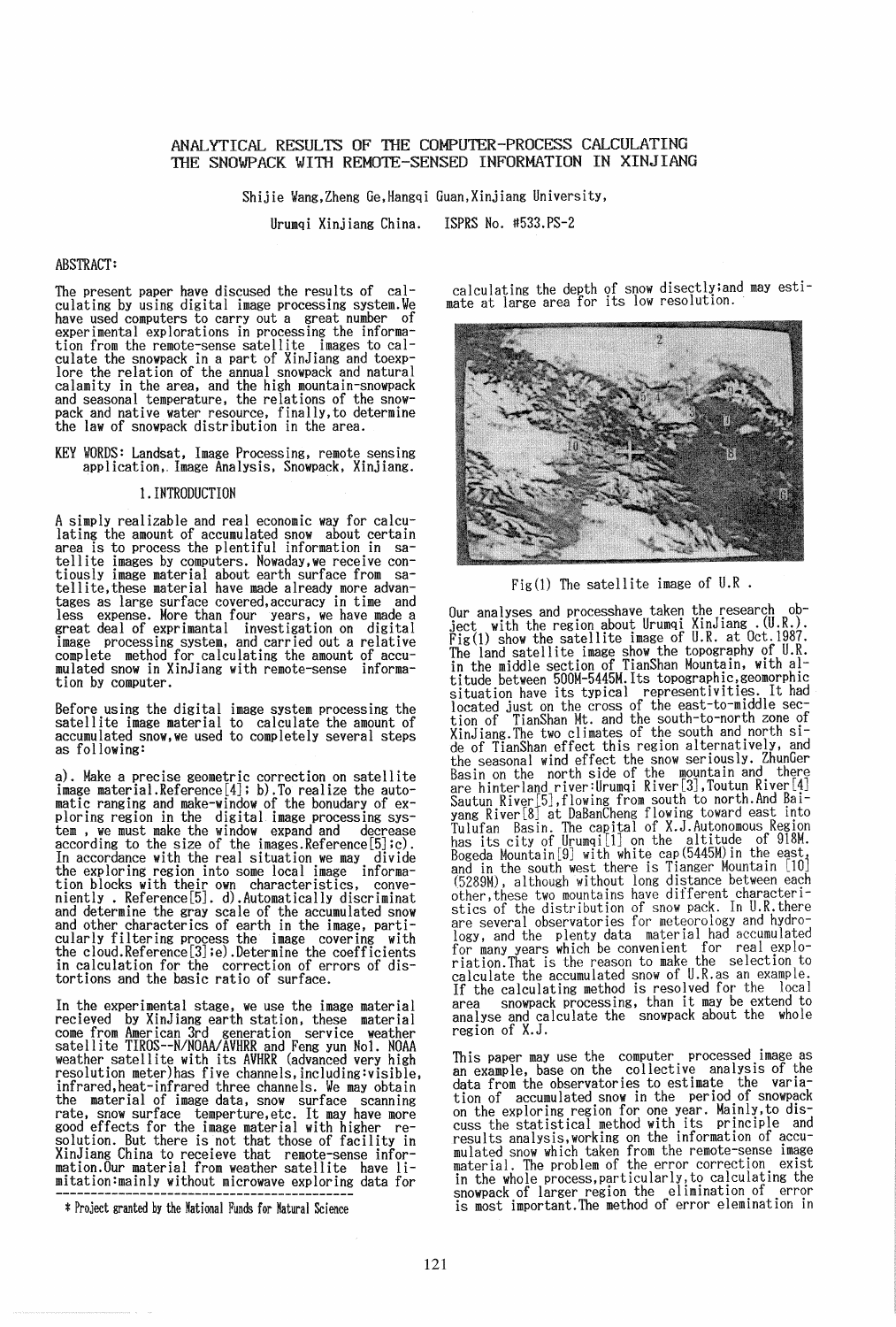the whole process may discuss in other paper, here may touch a little at concerning paragraph.

## 2.ANALYSIS AND CALCULATING METHOD

### 2.1 Analysis of the Presentation Snowpack

To determine the depth of the snowpack in various place is the key problem of the calculation of the accumulated snow on certain area. It may show only the depth less than 36cm by the light reflection the depth less than 36cm by the light reflection<br>varying with the depth of snow, and it may be shown<br>by the grey scale of infrared image with nice qualiby the grey scale of infrared image with nice quali- ty.Obviously,this measurement cannot realize the exploriation of snow depth in X.J.China, for the depth more than 36cm at most region of mountain in X.J. when winter. These places are very complicated in geomorph and topograph,high mountain with steep slope ,.and the snow more concentrate to the gorge and canyon.The distribution of snow be different for the slope tendencies, direction of the slope surface and adjacent basins;and it be effected by temperature of the local environment extra ordinarily.Most of these area cannot set an observatory. So at certain region the quantity of accumulated snow must be the result infered by the computer with the synthesis of various measuring and processing data.

Now we discuss the inference of snowpack with the situation of U.R. The position of U.R. is in the middle section of Tianshan with the range of longitude  $E 8 6° 3 8' \sim E 8 8° 5 8'$  and latitude N 4 3°  $1^{\circ}$  5'  $\sim$  N 4 4  $^{\circ}$  1 5', the area of 11440 km<sup>2</sup>. Almost the whole region snowpack are variable in the period from the middle of November until the middle of Mar. next year, about four to five months. There is not severe hot weather in the short summer but the sea-<br>sonal temperature difference is large. The atmosphere sonal temperature difference is large.The atmosphere is dry for four seasons by the gigantic flow air. Almost all of the snowfall become seasonal snowpack, the snowfall in winter accumulated to next year when the temperature rise about  $0^{\circ}C$  be melted. The upper limit is the snowline and the lower limit of the seasonal snowpack vary with seasons and the situation on the south or north of the mountain. The per- manent snowline swing about 3700M. it varied with average temperature and atmospheric environment change for times every year.Fig(l) &(2) shown most part



Fig(2) Marginal coordinate and contour line map of U.R.

!<br>of U.R. are below 3700M, its snowpack is in seasonal distribution. During the winter the atmosphere of U.R. mainly be controlled by the counter cyclone from Siberia and Mongolia. and in the summer air flow from Arctic Ocean and the West wind cycling flow enlarge its effection.By the alternate effection of this two seasonal flows the distribution of the snowfall in U.R.be more on the north than the south side of Bogeda and Tianger; and the snowfall be 25--35% of the total precipitation one year (local area may reach 40% or more ).The snowfall make very different

amount in November for years, the snow fall down and melt repeatedly, and without regulation; this period the snowpack is unstable.The snowpack stay in a storing period about middle Nov.to middle Feb.next year this period all region is covered by snow except the bushy area with low reflection and Dabancheng Region bushy area with low reflection and bushistones most<br>with its never snowpacking area in the midst of wind<br>In this circumstance to search the rule of snowpack In this circumstance to search the rule of snowpack<br>variation by processing and analyzing the image may<br>gain unsuccesful result. The middle Feb to the begin-<br>ning of May every year the accumulated snow on high<br>mountain may the rule of snowpack variation, that is to use the image information of snowpack calculating the covering rate in continous time;and taking about several years(at least three years)snow covering rate variation and the data material: from land observatories. then using the correlation between the covering rate and the melting process of maximum snowpack decrease to permanent snowpack for solving this rule. Before process we have to certify the maximum and minimum (permanent) snowpack in this region for year and the time interval for variation from maximum to minimum snowpack. Also, the air flow, temperature,geograplic enviroment and the wind speed of that place with in that time all be considered.

### 2.2 Method of Analyzing the Snowpack Material

We had analyzed and processed some parts of the continuous satellite image material of the period Jun. 1989 to Mar. 1992. We concluded the results and the 1989 to Mar.1992. We concluded the results and the<br>analylitic and processed method as following: Divide U.R.into six zones for the altitudes as: below 1000M (zone No.1), 1000--1500M (No.2), 1500--2000M (No.3), 2000--3000M(No.4),3000--3700M(No.5) and above 3700 M (No.6), and processing the image material of zones in digital image process system , Fig [2J and refer [5J.We may take any zone independently for analysis. it is very useful for analyzing the distribution characteristics of accumulated snow. It has denoted the high way from Urumqi to Dabancheng cutting the geographic section of U.R. ;the left side is the south-west slope of Bogeda Mountain, the right side is north slope of Tianger Mountain.The parts of U.R. on the north slo pe of Bogeda and Tianger including Urumqi city almost are cultivated land with altitude below 1000M, about 1000--1500M the more low grass pasture and the less cultivated land, with in 1500--2500M altitude are conifierous band, and above 2500-- 3000M are bare rock band. The parts of U.R. on the south slope of Bogeda and Tianger with altitude 1000--1600M are sandy land. only less portions with water there are low grass pasture and little cultivated land, but little accumulated snow in winter; above 1600-~2500M are bare rock band.

In accordance of above statement we may take image<br>blocks with characteristics of geographic and snow pack distritution for calculating .First we calculated the area of snow and ice for each image block. Then take the real measeuring depth of snow on standard base points located at every image block to calculate the average snow depth . And calculate with this by computer for the local snowpack in each image block.At last sum up for total amount of accumulated snow. Here the real measuring data on standard base points and the material of snow and ice be utilized in later statement and calculation be offered by main observatories of U.R. far hydrology and metorology.Table(l) shown the geographic situation, average maximum temperature for several years, maximum depth of snowpack and the quantity of evapora-<br>tion of Urumqi city, Xiaoquze,Dabancheng and Daxiguo wing statement.On this table all real measuring data on land surface are taken from formal announcements. 2.3 Approximate Calculation of Snow Pack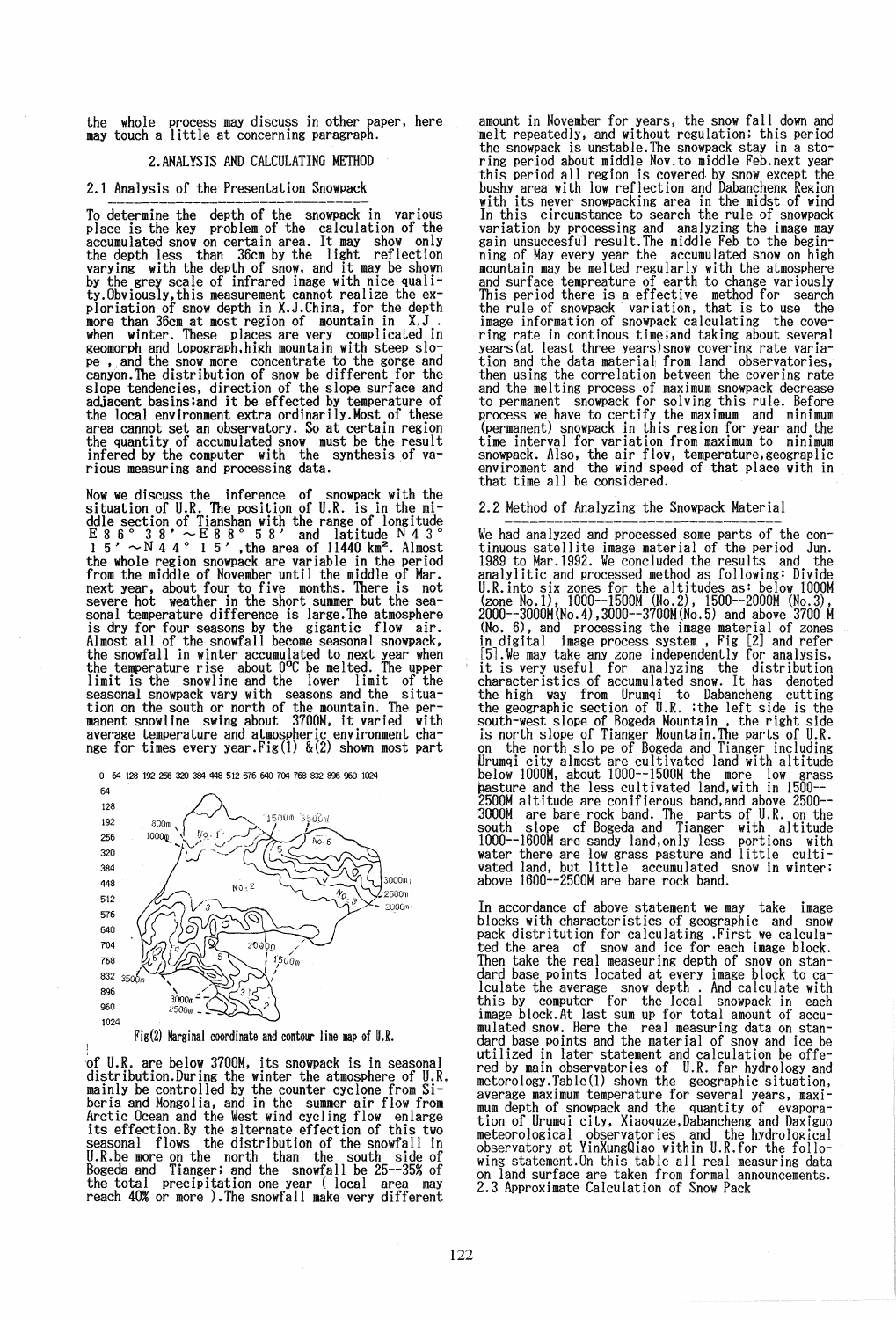2.3.1 Snowpack in zone No.1 As shown in  $Fix(2)$ , zone No.1 of U.R. (include City) situate on the north-

| station    | altitude  <br>snowh<br>depth |           | TC     |         | evaportion<br>quantity(ml) |     | slope       |  |
|------------|------------------------------|-----------|--------|---------|----------------------------|-----|-------------|--|
|            | N                            | <b>CB</b> | H      | L       | max                        | nin | position    |  |
| I.gi city  | 918                          | 19        | 2.5    | $-27.0$ | 4.2                        | 0.0 | north slope |  |
| Daxigou    | 2100                         | 29.0      | 4.8    | $-34.2$ | 4.0                        | 0.1 | north slope |  |
| Dabancheng | 1225                         | 2.0       | 12.9   | $-25.2$ | 9.8                        | 0.3 | south slpoe |  |
| Xiaoquze   | 1722                         | 36.0      | 9.4    | $-29.3$ | 3.2                        | 0.1 | north slope |  |
| Yinxungiao | 1920                         | 46.0      | $-3.1$ | $-29.5$ |                            |     | north slope |  |
| Baluntai   | 1751                         | 21.0      | -2.21  | $-22.3$ |                            |     | south slope |  |



west slope of Bogeda, with plain outlook and slight<br>slant from south to north. In winter the depth of<br>snow for everywhere almost be a same qantity, and the Ssnow pack may be

$$
D_{\mathbf{1}}\left(\mathbf{t}\right) = A_{\mathbf{1}}\left(\mathbf{t}\right) * D_{\mathbf{1}}\left(\mathbf{t}\right) \tag{2-1}
$$

here  $D_i(t)$  is the average depth of snow at several<br>real measuring points of this zone with in same time,<br>and with the unit m.  $A_i(t)$  is the area of snow and<br>ice, of this zone for same time, may be defined by following equation

$$
A_{\mathbf{1}} = \left[ \begin{array}{ccc} \mathbf{M} & \mathbf{M} & \mathbf{I} & \mathbf{J} \\ \Sigma & \Sigma & \mathbf{B}_{\mathbf{x},\mathbf{y}} + \mathbf{0} \cdot \mathbf{5} & \Sigma & \Sigma & \rho_{\mathbf{x},\mathbf{y}} \end{array} \right] \quad \mathbf{q}_{\mathbf{1}} K_{\mathbf{1}} \tag{2-2}
$$

eq. (2-2) for calculating the total area of snow distribution or other scenes. In above eq.

 $\beta_{x,y} = \begin{cases} 1; & \text{when } G \ge 0 \text{ in snowpack zone.} \\ 0; & \text{other.} \\ 0; & \text{when } G \ge 0 \text{ the margin of snow pack zone.} \end{cases}$ <br> $\rho_{x,y} = \begin{cases} 1; & \text{when } G \ge 0 \text{ the margin of snow pack zone.} \\ 0; & \text{other.} \end{cases}$ 

 $(2-3)$ The second term in eq.  $(2-2)$  right side is the sum of<br>points which statistical snowpack or scenes margin<br>varying at coloume position. The first term is the sum of all image elements encircle by the margin but<br>except the second term.<br> $K_t$  is area coefficient, the ratio of  $R_t$  the real<br>geographic area of the measuring zone to  $L_t$  the to-<br>all appropriate in the to-

session window of the image elements in window of the<br>measuring zone. If in zone NO.1 the number of total<br>elements in the window is L<sub>1</sub> equal to 1704, real<br>area R<sub>1</sub> is the valus of 936.6 KM<sup>2</sup>, then,

$$
K_1 = R_1 / L_1 = 936.6 K M^2 / 1704 = 0.5496478 K M^2
$$

is the corrective coefficient of error, deter- $\P_i$  is the corrective coefficient of error, deter-<br>minted by factors as the shape of snow pack zone,<br>geomorphic characteristics, proportional scale of<br>this zone and the margin, etc. Altitude blow 1000m<br>make  $\P_i = \frac{1}{\hbar}$ 





2.3.2 Snowpack in zone  $N0.2$  As shown in fig(2), zone  $N0.2$  of U.R mainly on the south slope east part of Bogeda, with mounds terrace sloped down from north of Bogeda, with mounds terrace sloped down from north<br>to south gradually, and include the famous 30 Li win-<br>dy zone of Dabancheng; recent years little snow pack.<br>Consider the accuracy of total quantity of snow pack<br>may ca mined by following:

 $K_2$  =  $R_2$  /L<sub>2</sub> = 3545.72 KM<sup>2</sup>/ L<sub>2</sub>

here L<sub>2</sub> is the total number of image elements in zone NO.2.

2.3.3 snowpack in zone  $N0.3$  As know in Fig (2), in regard the variation per year of the snow pack in zone  $N0.3$ , for the calculation we must know the snow depth distribution on the high mountain with altitudependent of the mean model and sixtern with a structure<br>the variation of snow depth within zone NO.3 in the<br>storing snowfall period. Fig(4) shows the snow depth<br>distributed with altitudes for a month on north slopes<br>of Bo pes or bogeda and Tianger. In the accumulating period<br>snow depth increase with altitude, linear slope inc-<br>rease with time. A respective analysis on south slo-<br>pes is made also. The results shown for every month<br>the snow d



mulating period on north slopes of U.R. for years average.

ting period on north slopes<br>of U.R. For years average.

After accumulating period the snow depth of melting<br>period is shown as Fig(5). This time interval the diperiod is shown as fig(5).inis time interval the di-<br>stribution of snow depth also has a linear relation<br>with altitude as same in accumulating period. Zone<br>NO 1 has its accumulating period till middle March,<br>and followed b have a approximeate linear slope for all the time in<br>snow fall and melting period, that is the melted<br>quantity independent of altitude. This seem contrary<br>with the higher place the lower temperature and less<br>melted quanti melted quantity. Consider the surface heat equilib-<br>rium, the input and output heat depend on temperature include the latent term and the appear term. According to results of observation the appear term be positive, the latent term be negative, and the sum of<br>these two less than the equilibrated value of radiation .So in the melteing period for melted quantity the sun radiation is essential as comparing with the sun radiation is essential as comparing with<br>temperature. The surface of showpack receive radia-<br>tion quantity in melting period are also independent to<br>altitude and may be a constant.These results are ob-<br>taind by col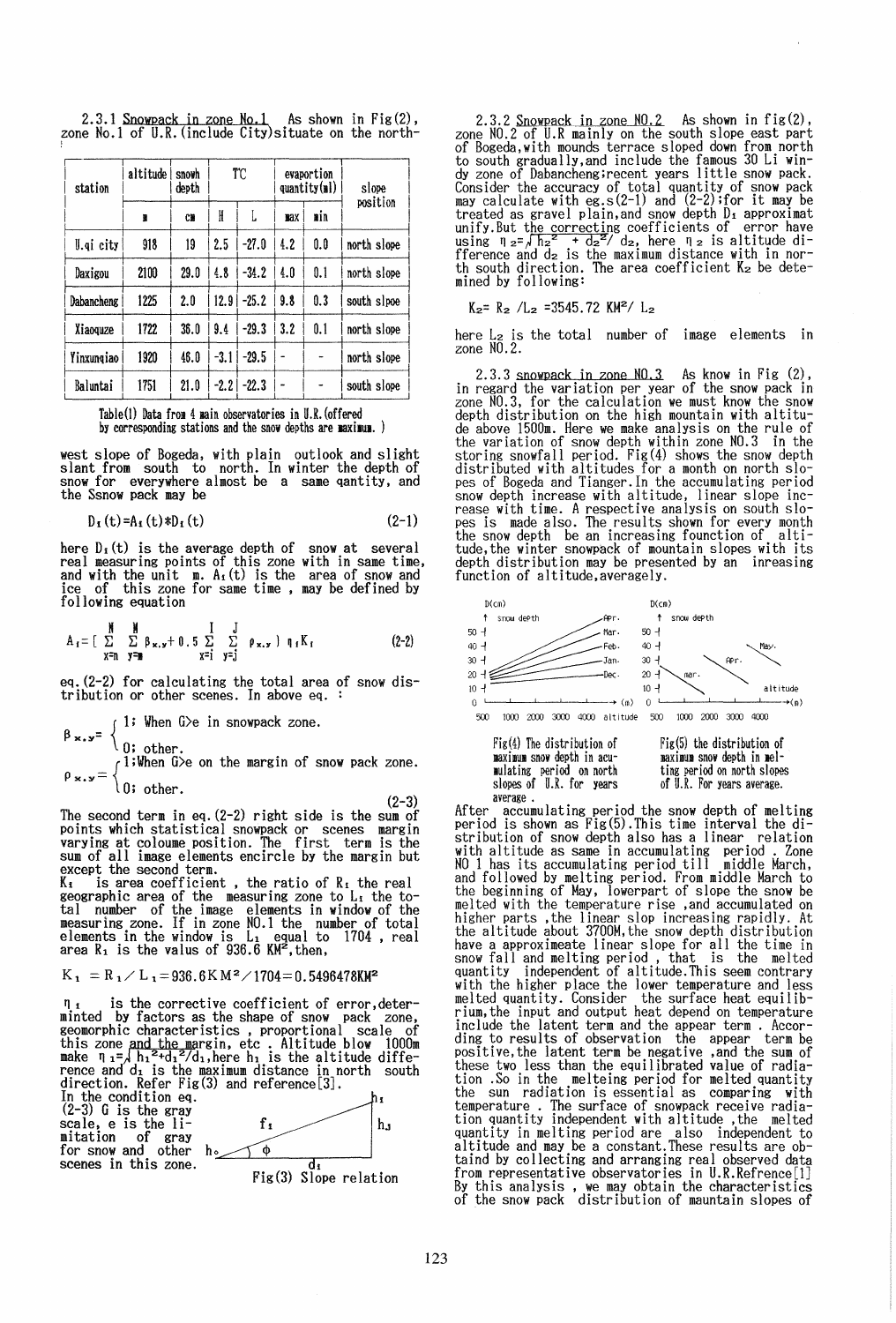U.R. On the time interval from beginning accumalate snow time  $t_1$  until the end time  $t_2$ , a place with altitude h<sub>i</sub> has accumlated snow depth  $\Sigma D$  (h<sub>i</sub>) having a proportionl relation with  $\Sigma D$  ( h. ) the accumulated snow depth at altitude ho , and may be shown as U.R. On the time interval from begins<br>
show time ti until the end time tz, a<br>
titude h<sub>1</sub> has accumlated show depth  $\Sigma$ <br>
lated snow depth at altitude h<sub>0</sub>, and<br>
lated snow depth at altitude h<sub>0</sub>, and<br>
following :<br>  $\sum_{i=$ :

$$
\frac{t}{t} \mathbf{D} (h_1) = a (h) \sum_{t}^{t_1} D (h_2) \qquad (2-4)
$$
  
  $t_1 \le t < t_2$ ,  $t < t_1 \le t_2$ 

$$
t_1 \leq t < t_2, \quad t < t_1 \leq t_2
$$

heve t is the time starting calculatiug,  $t_i$  is the evding time. at shows a place with altitude hi and a basic paint with altitude ho both accumulated snow depth ase in proportional selation with same time starting is calculate.also eq(2-4)may show the slope  $\alpha$  (h) increaseing with the altitude rise, and Fig(6) shows  $\alpha$  ( h ) and  $h_1$  oppearing a linear function relation, that is

$$
\alpha \left( h \right) = \alpha \left( h_1 \right) \cdot h + \alpha \cdot (h_0)
$$

Here  $a$  (h) is called snow pack proportional coefficient . If we let  $h_1=h_0$  the basic point has proportional coefficient  $a_0$  (h, ) = 1, h = h<sub>1</sub> - h<sub>0</sub>, then,

 $\alpha$  (h) =  $\alpha$  (h<sub>1</sub>) (h<sub>1</sub>-h<sub>o</sub> ) + 1 (2-5)

 $a \uparrow$  $\begin{array}{c} \begin{array}{c} \alpha \\ 1 \end{array} & \text{.} \end{array}$   $\begin{array}{c} \begin{array}{c} \alpha \\ \text{.} \end{array} \\ \begin{array}{c} \text{.} \end{array} \\ \begin{array}{c} \text{.} \end{array} \\ \begin{array}{c} \text{.} \end{array} \\ \begin{array}{c} \text{.} \end{array} \\ \begin{array}{c} \text{.} \end{array} \\ \begin{array}{c} \text{.} \end{array} \\ \begin{array}{c} \text{.} \end{array} \\ \begin{array}{c} \text{.} \end{array} \\ \begin{array}{c} \text{$ For the reason of that the distribu-<br>tion of snow depth with linear sela-1.5 2. 2.5 3. 3.5 Fig(6) snow pock proportioual coefficients  $a$ 

ralated to altitude  $h_1$  on north slope of U.R.

tion to altitude, as shown in Fig (5), so the basic point may be selected at any where on the slope, only consider easily to observe and to take data.

By these sesults , if we have known on measure point with ho its accumulated snow depth and temperature T, then maY calculate the snow depth of any altitude point.If in eq (2-4) a certain altitude hi point and ho point there are real measuring data, then may determine  $\alpha$  (h). By the known  $\alpha$  (h) from eq. (2-5) may calculate  $\alpha$  (h<sub>i</sub>). For example, on south slope at points with altitude 1750m and 2750m calculating  $\alpha$  (h<sub>i</sub>) are equal to 1.08 and 1.20 respectively.<br>And for the north slope points with altitude 1900m and 2500m calculating  $\alpha$  (h<sub>i</sub>) are 1.40 and 1.60 respectively. Then we use the caleulated  $\alpha$  (h<sub>i</sub>) and snow depth of basic point may calculating snow depth of any altitude for checking up the accuracy of above calculation, examine it by real measured data, if bacsic point located at Hejing (1100M), the  $\Sigma$ D (h.) is 18.0 cm. a (h<sub>1+</sub># is 1.14, and calculate the depth of Daxiguo(2100M) observatory is 20.6cm.the real measured value is 22.4cm the error is abaout 8%.If the basic point is located at Urumqi<br>city (918m) with its  $\Sigma D$  (h.) 35.0cm, a (h<sub>1</sub>)<br>1.41, then calcute the depth of Tianchi Observatory<br>(1924M) is 49.35CM,real measured value is 55.0cm the error is 10.27%.Previqus calculating method caleula-ted its value and the real measured value there are errors between them almost less than 10%. This accuracy is available for actual calculatiog on large area.From calculated result may know altitude 1500--2500M the average srow pack depth  $D_3$ :

$$
D_{\mathbf{J}} = \left[ D \left( h_{\mathbf{r}} \right) + D \left( h_{\circ} \right) \right] / 2
$$
  
=  $\left[ a \left( h \right) D \left( h_{\circ} \right) + D \left( h_{\circ} \right) \right] / 2$ 

In the digital image processing system with eq(2-2) calculate the snowpack distribution area, then by the following equation calculating the quantity of snow pack. on the corresponding altitude Zone with in the  $\text{accumulating period:}$ <br> $S_3 = A_3W_3$ [a (h)D(h,)+D(h,)]/2

 $=$ A<sub>3</sub>W<sub>3</sub>(D(h<sub>o</sub>)[a(h)+1])/2

For eq
$$
(2-5)
$$
 more over:

$$
\begin{array}{l} S_3 = A_3 W_3 \left( \begin{array}{c} D \end{array} \left( \begin{array}{c} h \end{array} \right) \begin{array}{c} \left[ \begin{array}{c} \alpha \end{array} \left( \begin{array}{c} h \end{array} \right) \end{array} \left( \begin{array}{c} h_1 - h \end{array} \right) + 2 \begin{array}{c} \end{array} \right] \end{array} \right) \, \diagup\, 2 \\ = A_3 W_3 D \left( \begin{array}{c} h \end{array} \right) \left[ \begin{array}{c} \alpha \end{array} \left( \begin{array}{c} h_1 \end{array} \left( \begin{array}{c} h_1 - h \end{array} \right) \diagup \diagup 2 + 1 \end{array} \right] \end{array} \tag{2-6}
$$

On account of the difference between snow depth of south and north slopes in middle part of Tian shan, calculating individuly for south and north slope on above 1500M , then:

$$
\begin{array}{l}\n\text{S}_{31} = \text{A}_{31}W_{31}D_1 \left( \begin{array}{c} h_{\circ} \end{array} \right) \begin{array}{l} \left[ \begin{array}{c} \alpha_1 \left( \begin{array}{c} h_{11} \end{array} \right) \end{array} \right. \left. \left( \begin{array}{c} h_{11} - h_{\circ 1} \end{array} \right) \right/ 2 + 1 \begin{array}{c} 1 \\ 3 \\ 2 \end{array} \end{array} \right. \\
\text{S}_{32} = \text{A}_{32}W_{32}D_2 \left( \begin{array}{c} h_{\circ} \end{array} \right) \begin{array}{l} \left[ \begin{array}{c} \alpha_1 \left( \begin{array}{c} h_{11} \end{array} \right) \end{array} \right. \left. \left( \begin{array}{c} h_{12} - h_{02} \end{array} \right) \right/ 2 + 1 \begin{array}{c} 1 \\ 1 \end{array} \end{array} \end{array} \tag{2-7}
$$

'In previons eq.s.D(ho) is snow depth on basic point, unit in M • A3 is the area of snow pack of the zone No.3 with in that period, may be calculated·by eq. (2-2) but the correcting coefficient of error  $\eta = (h_1 - h_0)$  / sin  $\phi = d_3$  / cos  $\phi$ , as shown in Fig(3). d<sub>3</sub> may be obtained on image by mouse or in real calculation. The area coefficient k<sub>3</sub> may be determined by following eq:

 $K_3 = R_3 / L_3 = 2542.2126 K M^2 / L_3$ 

In this eq. L<sub>3</sub> is the total number of image elements in zone No.3

2.3.4 Snowpack in zone No.4 and No.5 For the same may as in zone No.3 we may get the eq.s of zone  $No.4$  and  $No.5$  repectively:

S 41 = A 41 W 41 D d ho ) [ *a* d h!l) ( h i1 - ho d 1 2 + 1 ] S 42 = A 42 W 42 D 2 (ho ) [ (l 2 ( h 12) ( h 12 - ho 2) 1 2 + 1] (2-8) and S 51 = A 51 W 51 D d h 0 ) [ *a* d h 11) ( h 11 - hOI) 1 2 +1 ] S52=A52W52D2(ho ) *[a2(h I2 )* (h I2 -ho *2)/2+1]* (2-9)

In these equations  $D(h_0)$  is the snow depth of basic point,wrile in M.A4 and A5 are areas of snow pack of zone No.4 and No.5 respectively may be calculated by eq. (2-2) but the correcting coefficient of error  $\Pi_4$ <br>= (h<sub>1</sub>-h<sub>0</sub> / sin  $\Phi = d_4$  / cos  $\Phi$ ,  $\Pi_5 = (h_1 - h_0)$ /sin  $\Phi$ <br>= d<sub>5</sub>/ cos  $\Phi$ , as shown in Fig(3). The area coefficient K4 may be determined by following eq:

$$
{\rm K}_{\,4} \!= {\rm R}_{\,4} \diagup {\rm L}_{\,4} \; = \! 2614.113 \, {\rm K} \, {\rm M}^{\,2} \diagup {\rm L}_{\,4}
$$

In this eq. L4 is the total number of image elements in zone No.4. The area coefficient k<sub>5</sub> may be determined by following eq:

 $K_5 = R_5 / L_5 = 721.5 K M^2 / L_5$ 

In this eq. L5 is the total number of image elements in zone N0.5.

In gereral , with in the altitude 1500~3700M, may<br>divid the exploring region with different altitudes into n blocks, x=1,2, .... n,and south and north slope denot by 1,2.Then the total quantity of snowpack with in this region is equal to the snow of individul quantities. And may be calculated by following eq:

 $S_{X,Y} = \sum_{n=1}^{\infty} \sum_{n=1}^{\infty} A W_{XY} D_{Y} (h_{n}) \sum_{n=1}^{\infty} \sum_{n=1}^{\infty} A W_{XY} D_{Y} (h_{n})$  $x=1$   $y=1$   $(2-10)$ 

bbviously, the more blocks divided, the sufficiently<br>line dividing margins of blocks, This sum may have<br>delicate valve.But cause the calculating complicated delicate valve.But cause the calculating complicated and large,The calculating interval and proccedure of process also be enlarged. Particularly, the measurements of basic point may be difficult. generally the real measuring on snow depth of basic point have take average value of points at a same contour line.

2.3,5 Snowpack in zone No.6 As shown in Fig(2), above 3700M, near the top of montain the snow depth reversely decrease by hight for both south and north slopes of U.R.and previous distributing rule of snow depth is impracticable.reference [1].There are several reasons to cause this condition. This area take a little propotion of the total moutain area. The snow pack on this zone almost be the permanent snow pack,